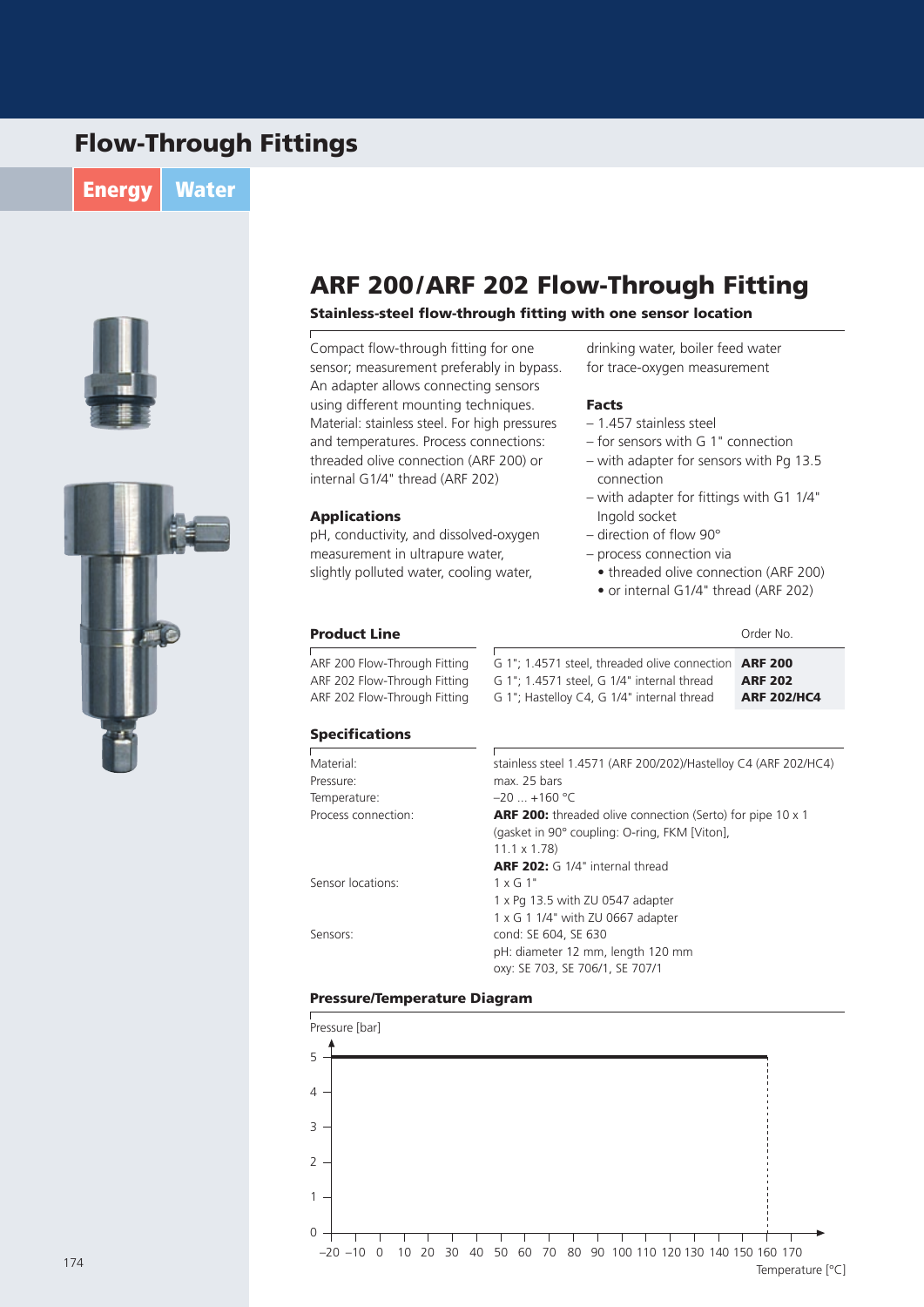# Knick >

### Modular System

 $\overline{1}$ 



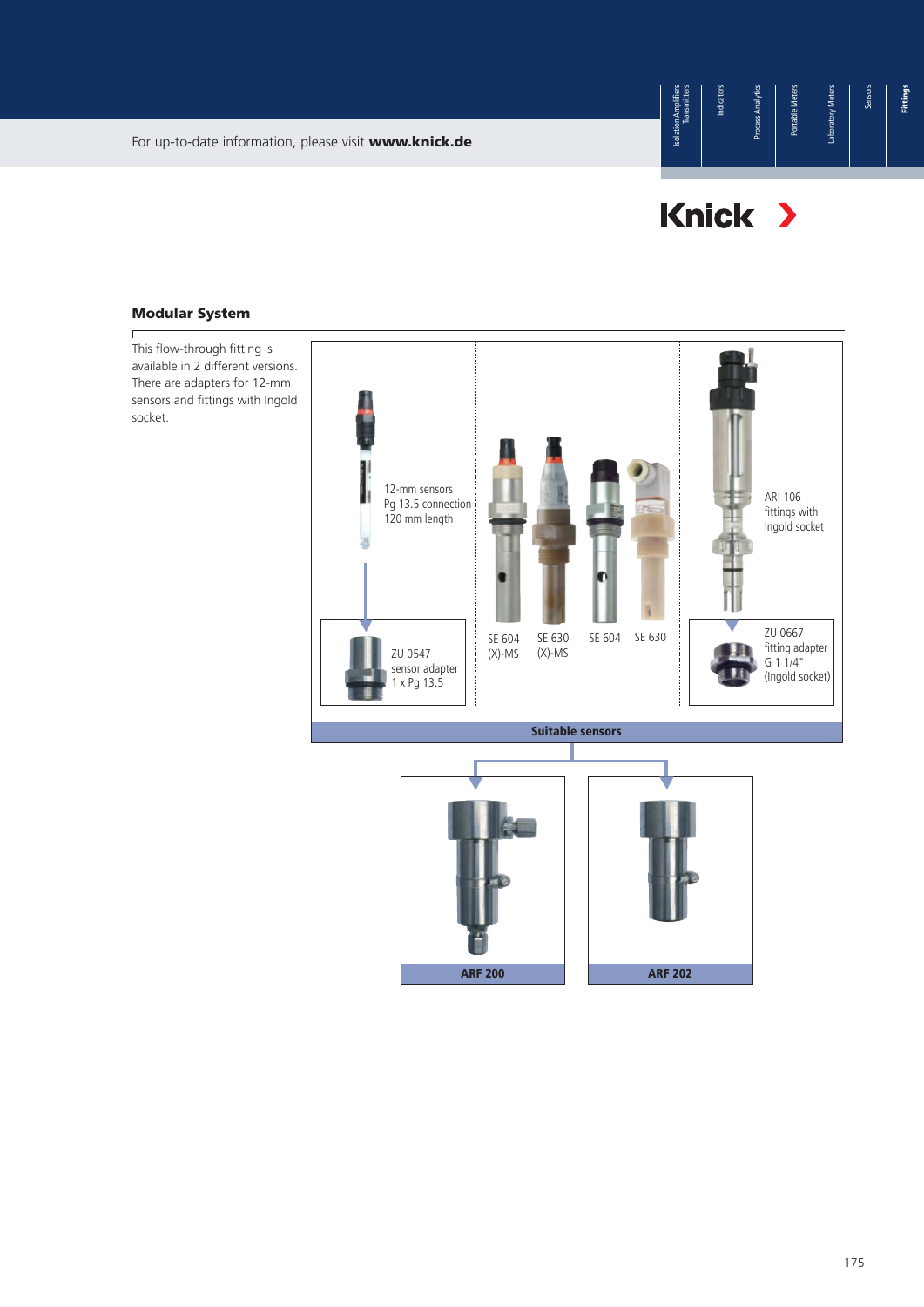## Flow-Through Fittings

Energy | Water

ARF 200/ARF 202 Flow-Through Fitting

### Dimension Drawings

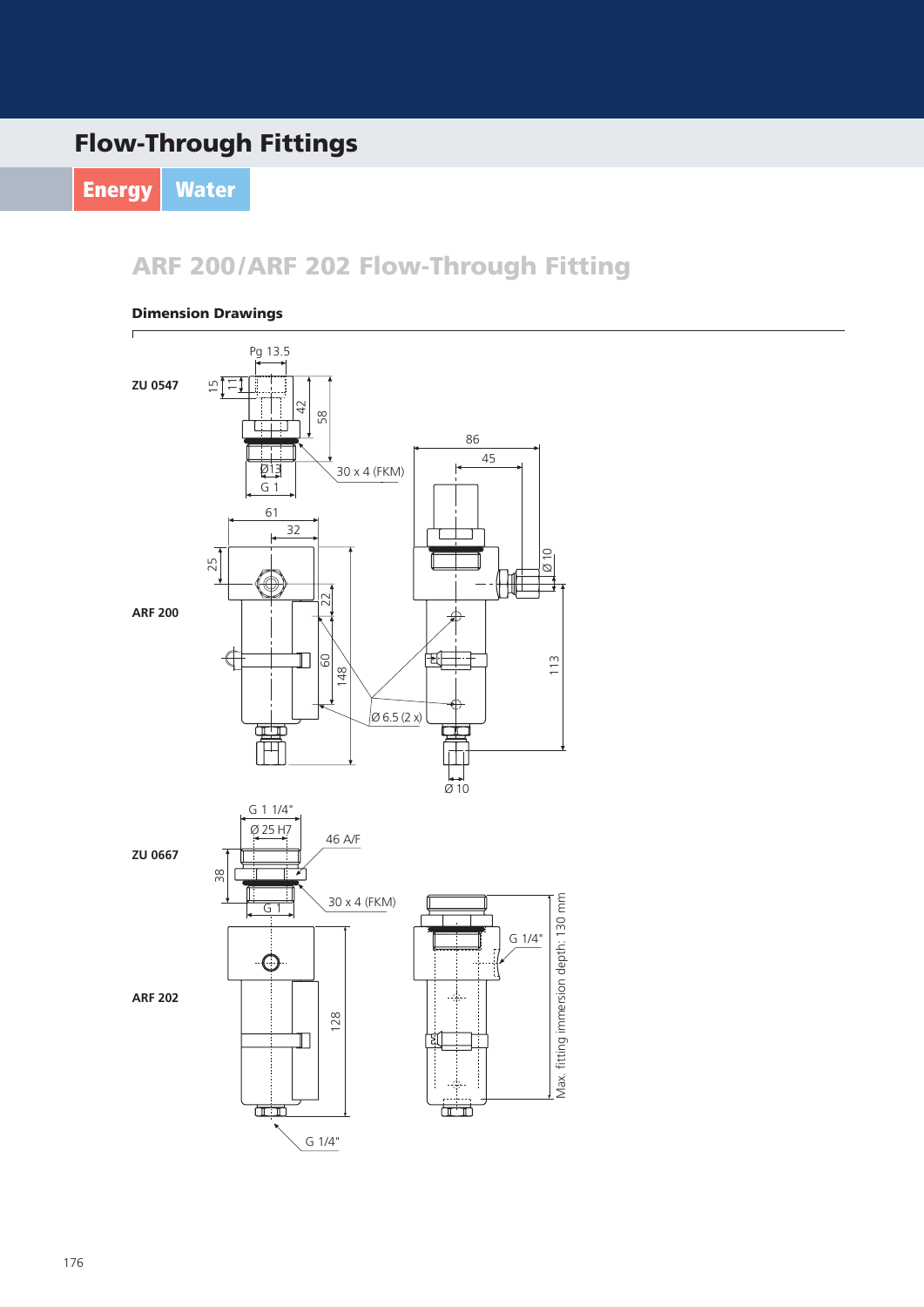



### Dimension Drawings *– continued*

177